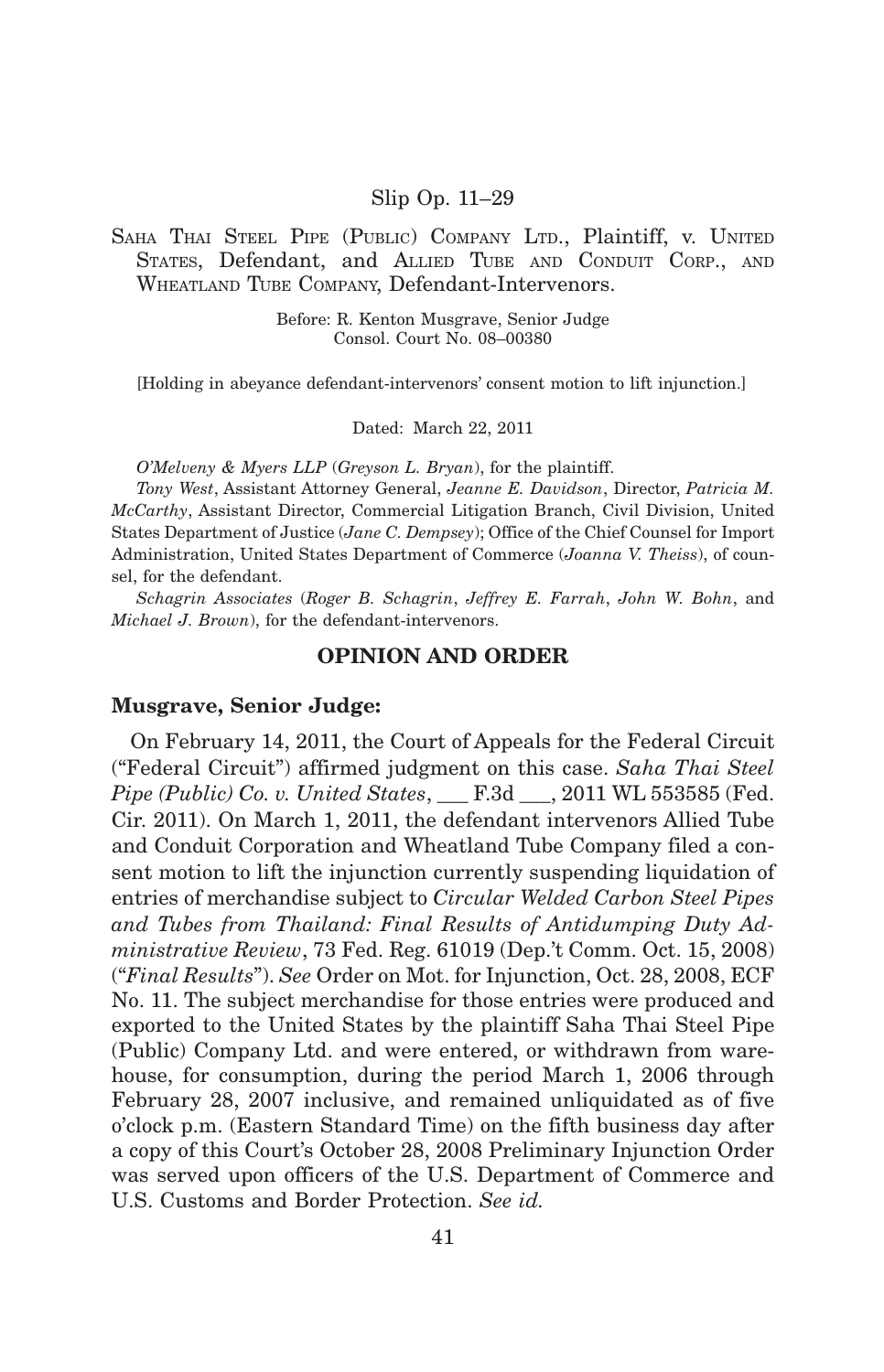The motion to lift the injunction alleges that all parties to this case have been contacted regarding the motion and that each indicated "they do not intend to appeal this matter to the Supreme Court of the United States, or otherwise pursue any further appeals of this case." Consent Motion Requesting Order Lifting Injunction Suspending Liquidation ¶ 4. However, a primary purpose of a writ of injunction is to aid jurisdiction. *See* 28 U.S.C. § 1651(a) ("[t]he Supreme Court and all courts established by Act of Congress may issue all writs necessary or appropriate in aid of their respective jurisdictions and agreeable to the usages and principles of law"). The Federal Circuit currently maintains jurisdiction over this case (it has yet to issue its mandate), and this Court has a duty to aid such appellate jurisdiction until it is relinquished. *See id*. "Issuance of the mandate formally marks the end of appellate jurisdiction. Jurisdiction [is thereby] return[ed] to the tribunal to which the mandate is directed, for such proceedings as may be appropriate[.]" *Johnson v. Bechtel Associates Professional Corp.*, 801 F.2d 412, 415 (D.C. Cir. 1986). *See* Federal Rule of Appellate Procedure ("FRAP") 41; *see*, *e.g., United States v. DiLapi*, 651 F.2d 140, 144 (2d Cir.1981), *cert. denied*, 455 U.S. 938 (1982); *Laclede Steel Co. v. United States*, 24 CIT 1293, 125 F. Supp.2d 525 (2000).

While appeal is pending, the Court may *only* modify an injunction in a manner that will preserve the *status quo* in aid of appellate jurisdiction.<sup>1</sup> See, e.g., FRAP 8(a)(1) ("[a] party must ordinarily move first in the district court for  $\dots$  (C) an order suspending, modifying, restoring, or granting an injunction while an appeal is pending"); USCIT Rule 62(c) ("[w]hile an appeal is pending from an interlocutory order or final judgment that grants, dissolves, or denies an injunction, the court may suspend, modify, restore, or grant an injunction on terms for bond or other terms that secure the opposing party's rights"). The motion at bar, however, would amount to *vacatur*, not merely modification, and vacation of the injunction prior to issuance of the appellate mandate would amount to improper divestment of appellate jurisdiction over the case. "The date of the certified order is the date of the mandate[,]" Federal Circuit Rule 41, but if immediate lifting of the injunction is the parties' desired course of action, they have the option to file a consent motion to dismiss at the Federal Circuit in advance of issuance of the mandate.

The motion to lift the injunction will therefore be held in abeyance until receipt of the appellate mandate on the case. If that occurs, the

<sup>1</sup> This Court has "the power of a court of equity to modify an injunction in adaptation to changed conditions, though it was entered by consent." *United States v. Swift*, 286 U.S. 106, 114 (1932).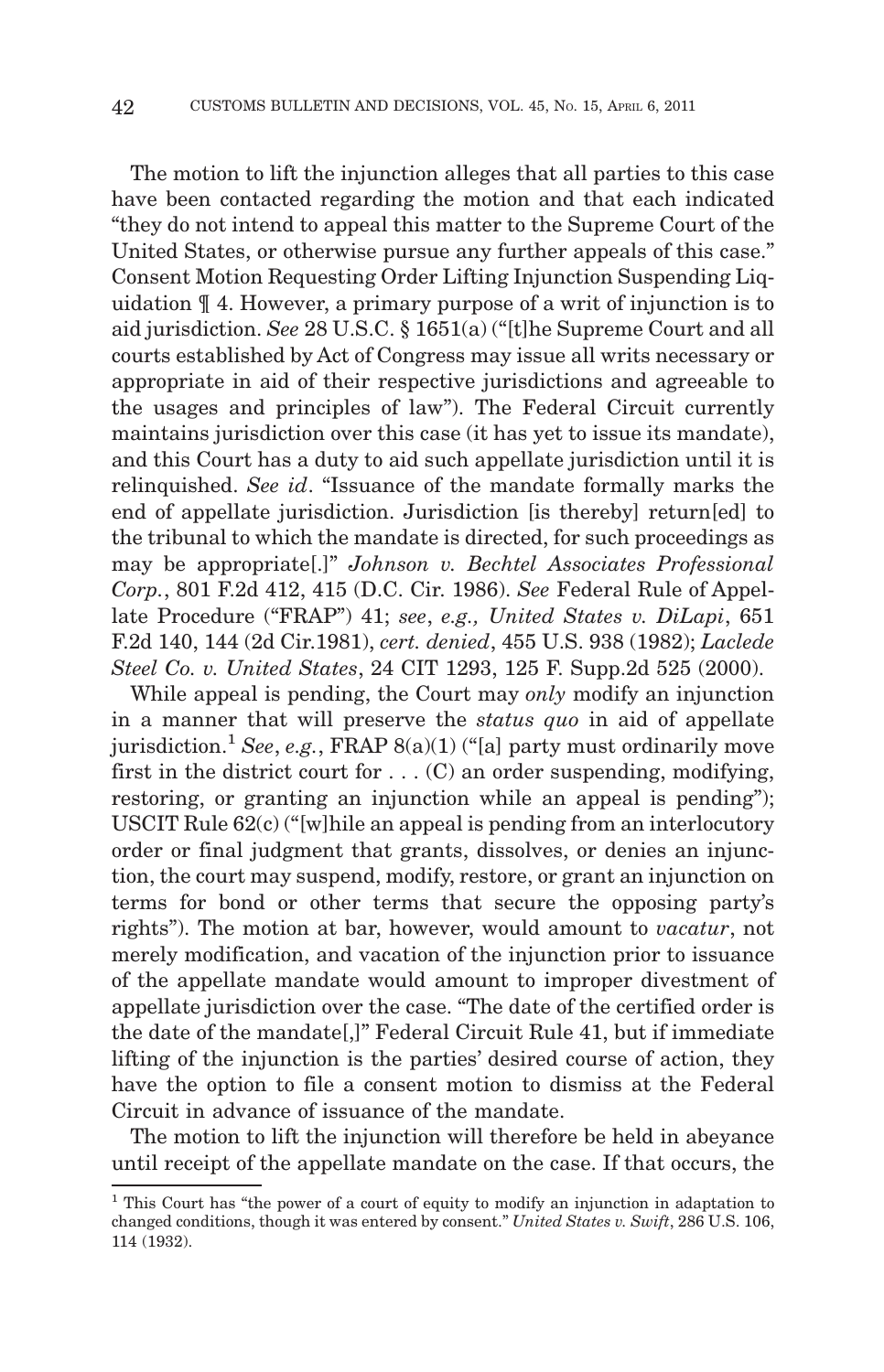motion will be acted upon in due course without further action from the parties unless it be withdrawn.

### **So ordered**.

Dated: March 22, 2011 New York, New York

*/s/ R. Kenton Musgrave* R. KENTON MUSGRAVE, S  $\begin{array}{ll} \mbox{rk} & \quad \mbox{ } / s / \; R. \; P. \end{array}$  <br> 2. KENTON M ENIOR JUDGE

### Slip Op. 11–30

BORUSAN MANNESMANN BORU SANAYI VE TICARET A.S,., Plaintiff, v. UNITED STATES, Defendant, and WHEATLAND TUBE COMPANY, AND UNITED STATES STEEL CORP., Defendant-Intervenors.

> Before: R. Kenton Musgrave, Senior Judge Court No. 10–00312

[Granting plaintiff 's motion to stay and holding defendant's motion to dismiss in abeyance.]

Dated: March 22, 2011

*Lafave Associates* (*Arthur J. Lafave III*) for the plaintiff.

*Tony West*, Assistant Attorney General; *Jeanne E. Davidson*, Director, *Franklin E. White, Jr.*, Assistant Director, Commercial Litigation Branch, Civil Division, U.S. Department of Justice (*Melissa M. Devine*); Office of the Chief Counsel for Import Administrative, U.S. Department of Commerce (*Sapna Sharma*), of counsel, for the defendant.

*King & Spaulding, LLP* (*Gilbert B. Kaplan*, *Brian E. McGill*, *Daniel L. Schneiderman*, and *Prentiss L. Smith*), for the defendant-intervenor Wheatland Tube Company.

Skadden Arps Slate Meagher & Flom, LLP (*Jeffrey D. Gerrish*, *Robert E. Lighthizer*, and *Soo-Mi Rhee*), for the defendant-intervenor United States Steel Corporation.

# **OPINION**

#### **Musgrave, Senior Judge:**

Plaintiff Borusan Mannesmann Boru Sanayi ve Ticaret A.S,. ("BMB") initiated this action to contest three aspects of *Certain Welded Carbon Steel Pipe and Tube from Turkey: Notice of Final Antidumping Duty Administrative Review*, 75 Fed. Reg. 64250 (Dep't Comm. Oct. 19, 2010) ("*Final Results*"), as compiled by the Department of Commerce, International Trade Administration ("Commerce"). BMB has now moved for stay to abide the final disposition of two decisions of this Court currently before the Court of Appeals for the Federal Circuit ("CAFC") that BMB argues affect the first and third counts of its complaint, respectively: the inclusion of "unpaid and uncollected" import duties from a Turkish duty drawback pro-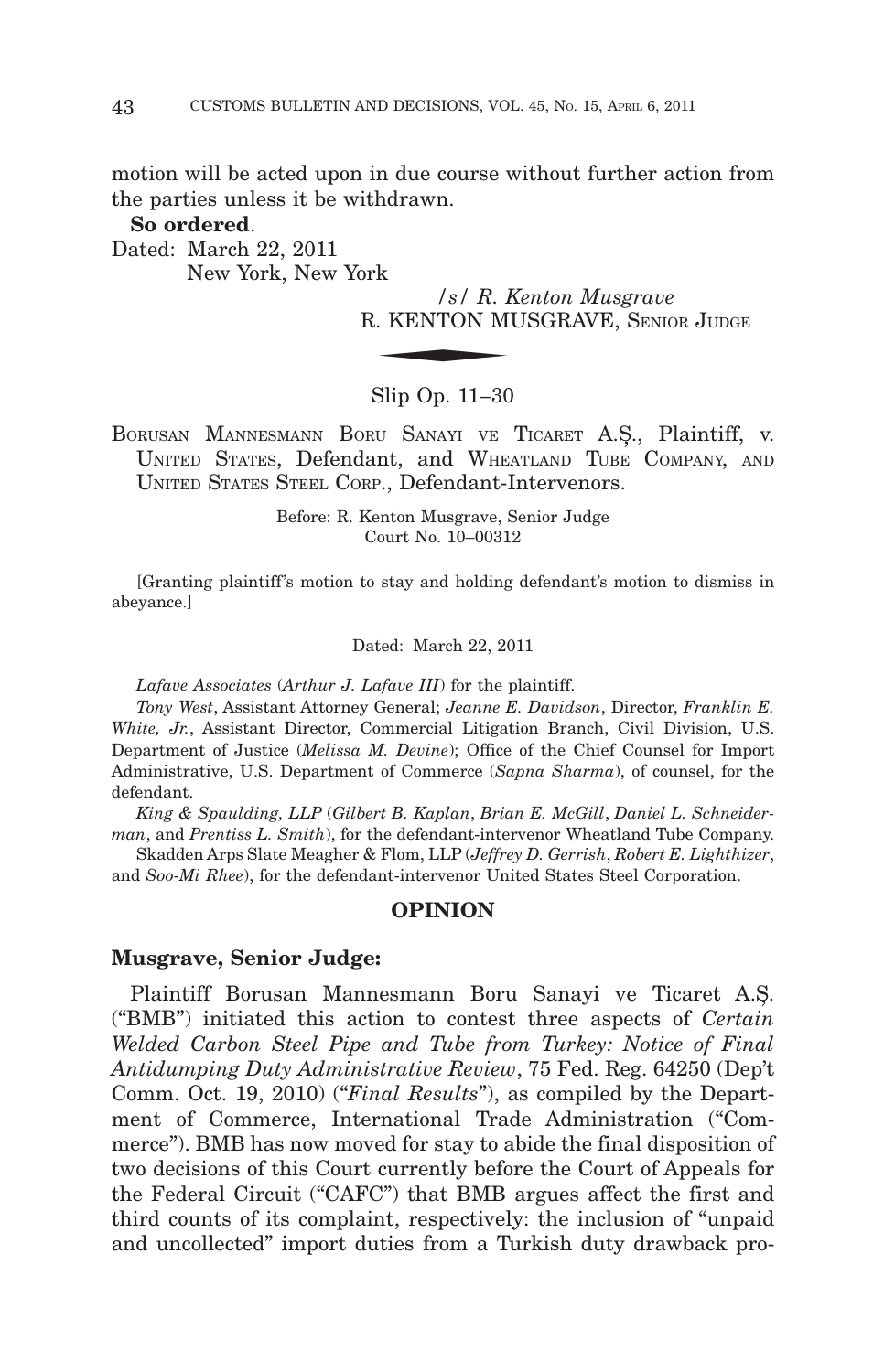gram in BMB's cost of production ("Count One") and inconsistent statutory interpretation in the application of "zeroing"<sup>1</sup> in the determination of BMB's weighted average dumping margin ("Count Three").

Recent affirmance of *Saha Thai Steel Pipe (Public) Co. v. United States*, Slip Op. 101 (Jan. 4, 2010) \_\_ F.3d \_\_\_, 2011 WL 553585 (Fed. Cir. Feb. 14, 2011), by the CAFC undercuts argument for stay with respect to Count One. Whether further appeal of that matter will be taken is doubtful but remains to be seen. *See Saha Thai Steel Pipe (Public) Co. v. United States*, 35 CIT \_\_\_, Slip Op. 11–29 (Mar. 22, 2011); *see also* 28 U.S.C. § 2101(c).

Regarding *Dongbu Steel Co. v. United States*, 34 CIT \_\_\_, 677 F. Supp. 2d 1353 (Feb. 4, 2010), *appeal docketed*, No. 2010–1271 (Fed. Cir. Mar 29, 2010), BMB argues a decision by the CAFC is expected that will address the same claim that BMB raises as Count Three of this action, namely the allegedly inconsistent and unlawful agency interpretation of the statutory term "weighted average dumping margin" after abandoning zeroing in investigations. *See* 19 U.S.C. § 1677(35)(A)-(B). BMB argues a stay will conserve resources on adjudication of Count Three until the precise issue is settled in *Dongbu*.

The government opposes a stay and moves to dismiss Count Three for failure to state a claim for which relief is available. *See* USCIT Rule 12(b)(5). The parties thus move for entry of conflicting scheduling orders, and BMB has also submitted a further motion for leave to file a surreply to the motion to dismiss. The government's response to that motion is one of partial opposition, in that it takes no position with respect to the discussion of a particular case therein, *SKF USA Inc. v. United States*, 630 F.3d 1365 (Fed. Cir. 2011), but argues that the portions of the surreply that do not discuss *SKF* should be struck because they are simply reiteration of points BMB previously raised on other issues. The government also argues that since it is the movant on the motion to dismiss, it ought to be permitted the final word and the opportunity to file a sur-rebuttal in the event the sur-reply is permitted filing.

Unlike BMB's motion, the government has not actually attempted filing of its proposed sur-rebuttal. But its points are well-taken: the Rules of this Court "should be construed to secure the just, speedy,

<sup>1</sup> Familiarity is here presumed on Commerce's zeroing practice generally and its 2006 announcement that zeroing would be discontinued in investigations. *See*, *e.g.*, *Corus Staal BV v. United States*, 502 F.3d 1370 (Fed. Cir. 2007); *see also Antidumping Proceedings: Calculation of the Weighted-Average Dumping Margin During an Antidumping Investigation; Final Modification*, 71 Fed. Reg. 77722, 77724 (Dep't Comm. Dec. 27, 2006) ("the Department's denial of offsets in certain investigations, when using the average-to-average comparison methodology, was inconsistent with the Antidumping Agreement").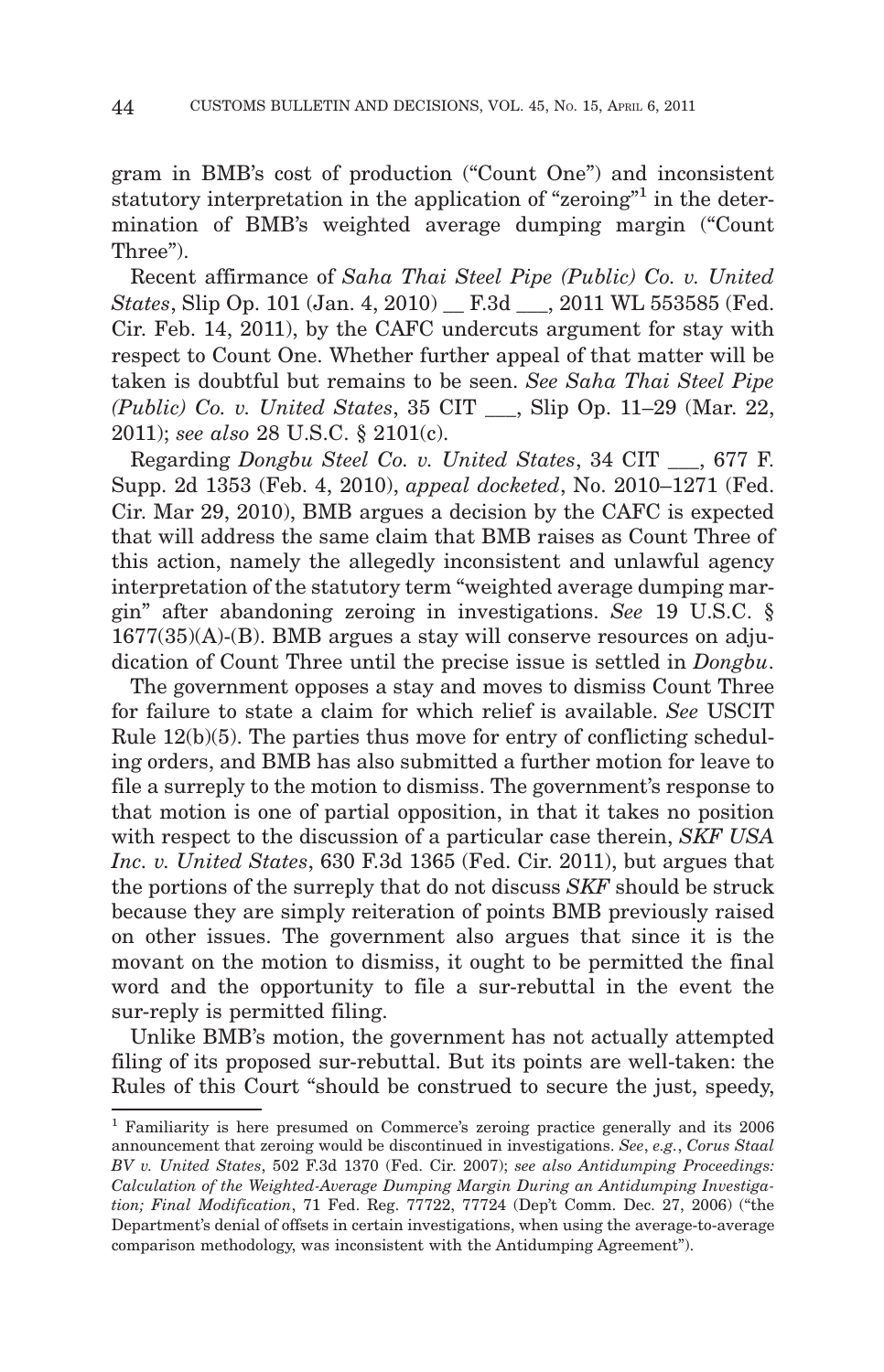and inexpensive determination of every action and proceeding." US-CIT R. 1. Further, a "court cannot allow the pre-trial... process to become needlessly protracted by endless sur-reply briefs." *Saha Thai Steel Pipe Co. v. United States*, 11 CIT 257, 259 n.5, 661 F. Supp. 1198, 1201 n.5 (1987). On the other hand, it is also "in the interest of the court to hear all the parties' arguments expressed as thoroughly and clearly as possible" when dealing with complex issues or issues of statutory interpretation of possibly precedential import. *Borden, Inc. v. United States*, 22 CIT 233, 248 n.11, F. Supp. 2d. 1221, 1234 n.11 (1998). *See*, *e.g.*, *Diamond Sawblades Mfrs. Coalition v. United States*, 31 CIT 1249, 1252 (2007). On that note, BMB's motion to file a sur-reply will be granted, but those parts of it that do not concern discussion of *SKF* will be disregarded.

Turning to the motion to stay, such a motion is an appeal to a court's discretion, which is "not to its inclination, but to its judgment; and its judgment is to be guided by sound legal principles." *United States v. Burr*, 25 F. Cas. 30, 35 (No. 14692D) (CC Va. 1807). The stay applicant bears the burden of demonstrating the circumstances entitling it to a stay, *e.g.*, *Nken v. Holder*, \_\_ U.S. \_\_\_, \_\_\_, 129 S.Ct. 1749, 1761 (2009), and consideration is typically on (1) whether the applicant has made a strong showing that he is likely to succeed on the merits, (2) whether the applicant will be irreparably injured absent a stay, (3) whether issuance of the stay will substantially injure the other parties interested in the proceeding, and (4) where the public interest lies. *Id*. And as a practical matter, the standard for both a stay and a preliminary injunction is the same, in that both prevent

some action before the legality of that action has been conclusively determined. But a stay achieves this result by temporarily suspending the source of authority to act -- the order or judgment in question -- not by directing an actor's conduct. A stay "simply suspend[s] judicial alteration of the status quo," while injunctive relief "grants judicial intervention that has been withheld by lower courts."

*Id*. at 1758 (quoting *Ohio Citizens for Responsible Energy, Inc. v. NRC*, 479 U.S. 1312, 1313 (1986)). As on a motion for preliminary injunction, no single factor is dispositive on a motion for stay, and "the weakness of the showing regarding one factor may be overborne by the strength of the others." *Diamond Sawblades Mfrs. Coalition v. United States*, 33 CIT \_\_\_, Slip Op. 09–128 (Nov. 9, 2009) (quoting *FMC Corp. v. United States*, 3 F.3d 424, 427 (Fed. Cir. 1993)).

With respect to Count Three, the government argues BMB has not suggested it will suffer economic or any other harm or any legal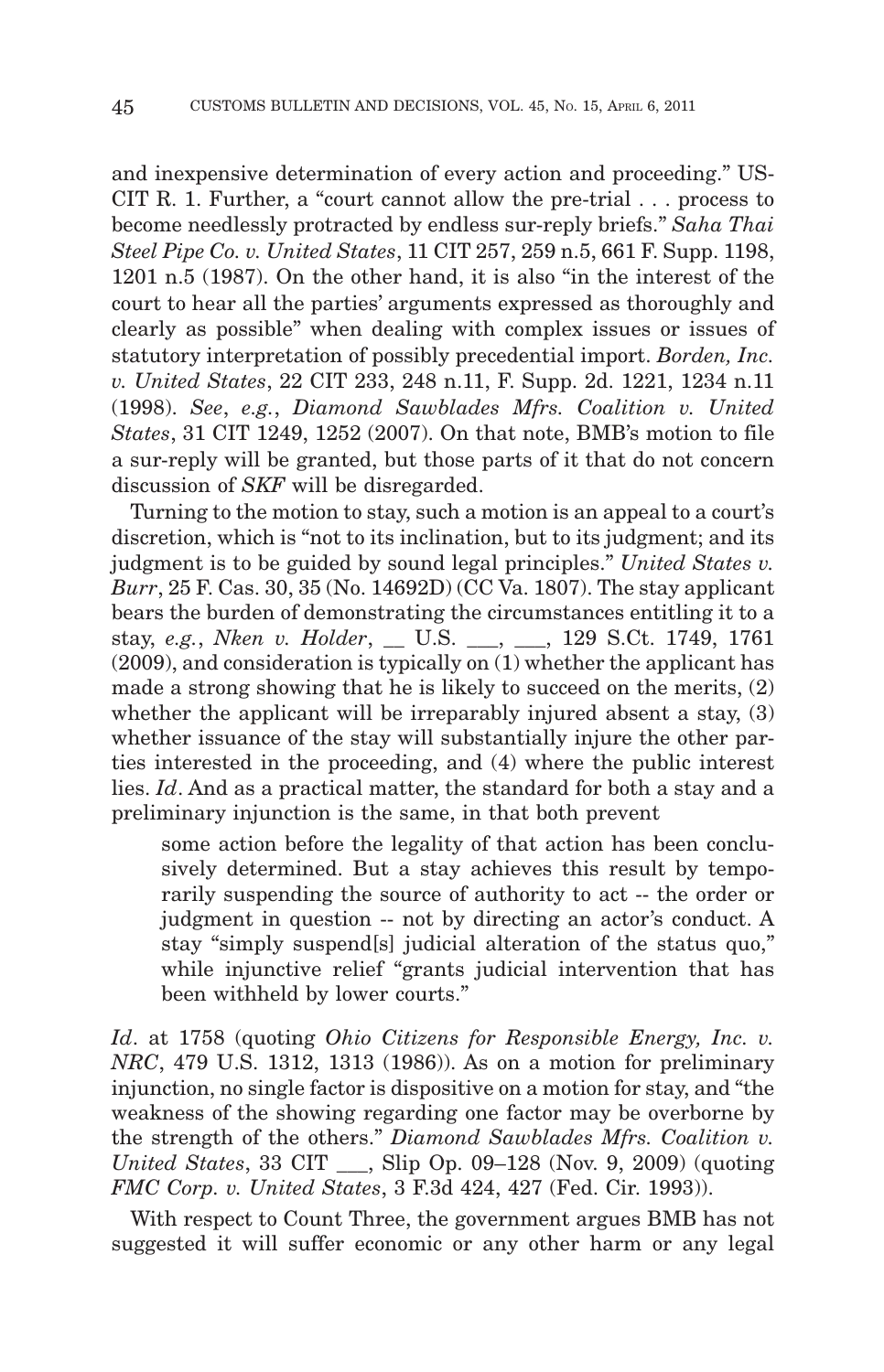prejudice by proceeding with litigation, nor has it argued or demonstrated that there is a "strong likelihood of success on the merits," or addressed whether a stay will benefit the public interest, or argued that the balance of hardships favor a stay, apart from its argument regarding conservation of parties' and the court's resources. Further, the government contends, BMB does not address the likelihood of departure by the CAFC from its line of cases upholding zeroing in administrative reviews; in the most recent case the CAFC observed that the continued practice of zeroing in administrative reviews was "not inconsistent with the statute" discontinuation of the practice in investigations. *SKF USA Inc. v. United States*, 630 F.3d 1365, 1375 (Fed. Cir. 2011) ("[e]ven after Commerce changed its policy with respect to original investigations, we have held that Commerce's application of zeroing to administrative reviews is not inconsistent with the statute")<sup>2</sup> (referencing *Corus Staal BV v. United States*, 502 F.3d 1370, 1375 (Fed. Cir. 2007)). Rather, the government argues, case law counsels dismissal of Count Three entirely.

BMB's sur-reply contends that the precise issue addressed in *SKF*, in the administrative review covered thereby, was the argument that zeroing was improper because zeroing is "prohibited" by the World Trade Organization, whereas the claim in this matter "is that Commerce has acted inconsistently with *U.S. law* by interpreting the same provision of the statute in arbitrary and inconsistent ways under its gap-filling authority." Pl.'s Sur-Reply to Def.'s Reply in Support of its Motion to Dismiss in Part at 4 (italics added). BMB implies *SKF* 's reference to *Corus Staal* should be discounted because *Corus Staal* considered an administrative review that had been completed before Commerce announced the change in its zeroing policy with respect to investigations (and therefore might be said to involve conceptually "uniform" application of policy), whereas *Dongbu* involves an administrative review completed after Commerce announced its change in policy and is expected to address the issue BMB raises in this matter by way of Count Three of its complaint.

The court is persuaded the Federal Circuit has not precisely addressed the issue here. After considering the arguments for and against the motion for stay, the motion will be granted and the government's motion to dismiss will be held in abeyance pending the exhaustion of appeal in both *Dongbu* and *Saha Thai*. Although recent decisions continue to sustain zeroing in various contexts (*see*, *e.g*.,

<sup>2</sup> *But cf*. *Antidumping Proceedings: Calculation of the Weighted Average Dumping Margin and Assessment Rate in Certain Antidumping Duty Proceedings*, 75 Fed. Reg. 81533 (Dec. 28, 2010) (request for comments on proposed elimination of zeroing in most antidumping duty reviews due to inconsistency with "international obligations").